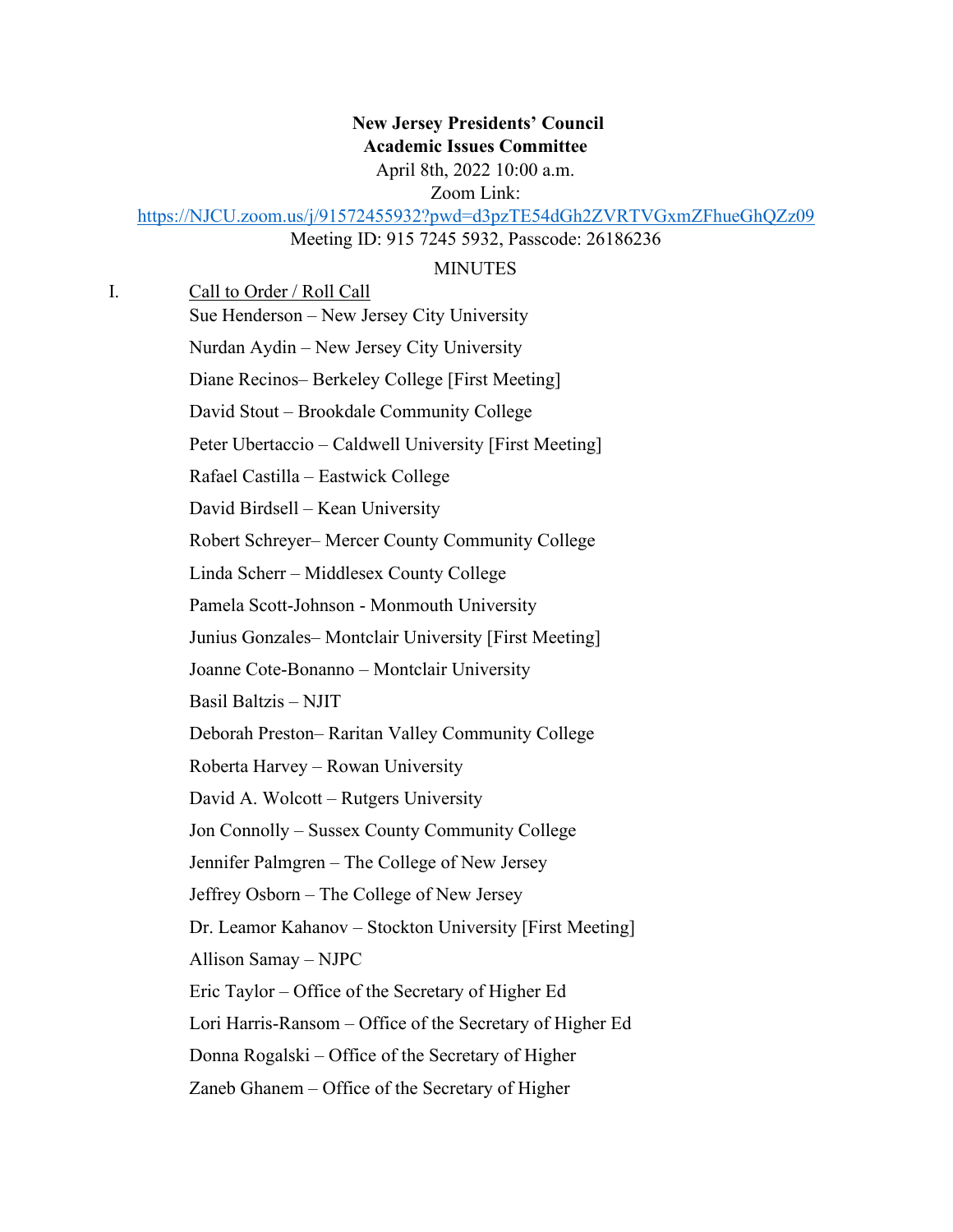- II. Approval of Minutes of the February 25th, 2022 Meeting Dr. Rafael Castilla moved for approval of the minutes of the February 25th, 2022 meeting. Dr. Jon Connolly seconded the motion. Minutes were approved.
- III. Report from the Chair
- IV. For Your Information

## **A. Georgian Court University**

- Nomenclature Changes
	- o Academic program nomenclature change from Graduate Certificate in Business Essentials to Graduate Certificate in Business Administration CIP code 52.0201

#### **B. Atlantic Cape Community College**

- New Degree Option:
	- o Associate of Applied Science (A.A.S). in Computer Game Programming Game Design & Development Option (CIP 11.0204)
- New Certificate Programs:
	- o Certificate of Achievement (C.A.) Bookkeeper Credentials Professional Series (CIP 11.0699)
	- o Certificate of Achievement (C.A.) in Microsoft Office Credentials Professional Series (CIP: 11.0601)
	- o Certificate of Achievement (C.A.) in Infant/Toddler Credential Professional Series (CIP: 19.0709)
- Terminated Programs:
	- o Certificate of Achievement (C.A.) Microsoft Office Specialist Professional Series (CIP: 52.0401)

#### **C. Monmouth University**

- Nomenclature Changes
	- o Nomenclature change in the graduate program Master of Business Administration, Leon Hess Business School, effective fall 2022 (CIP Code: 52.0201)
		- From: MBA with a Concentration in Accounting
		- To: MBA with a concentration in Advanced Accounting
- Change in Credits
	- o Change in credits in graduate program Master of Science in Information Systems Management Track (thesis and non-thesis) from 43.5 to 36 credits, School of Science, effective Fall 2022 (CIP Code: 11.1099)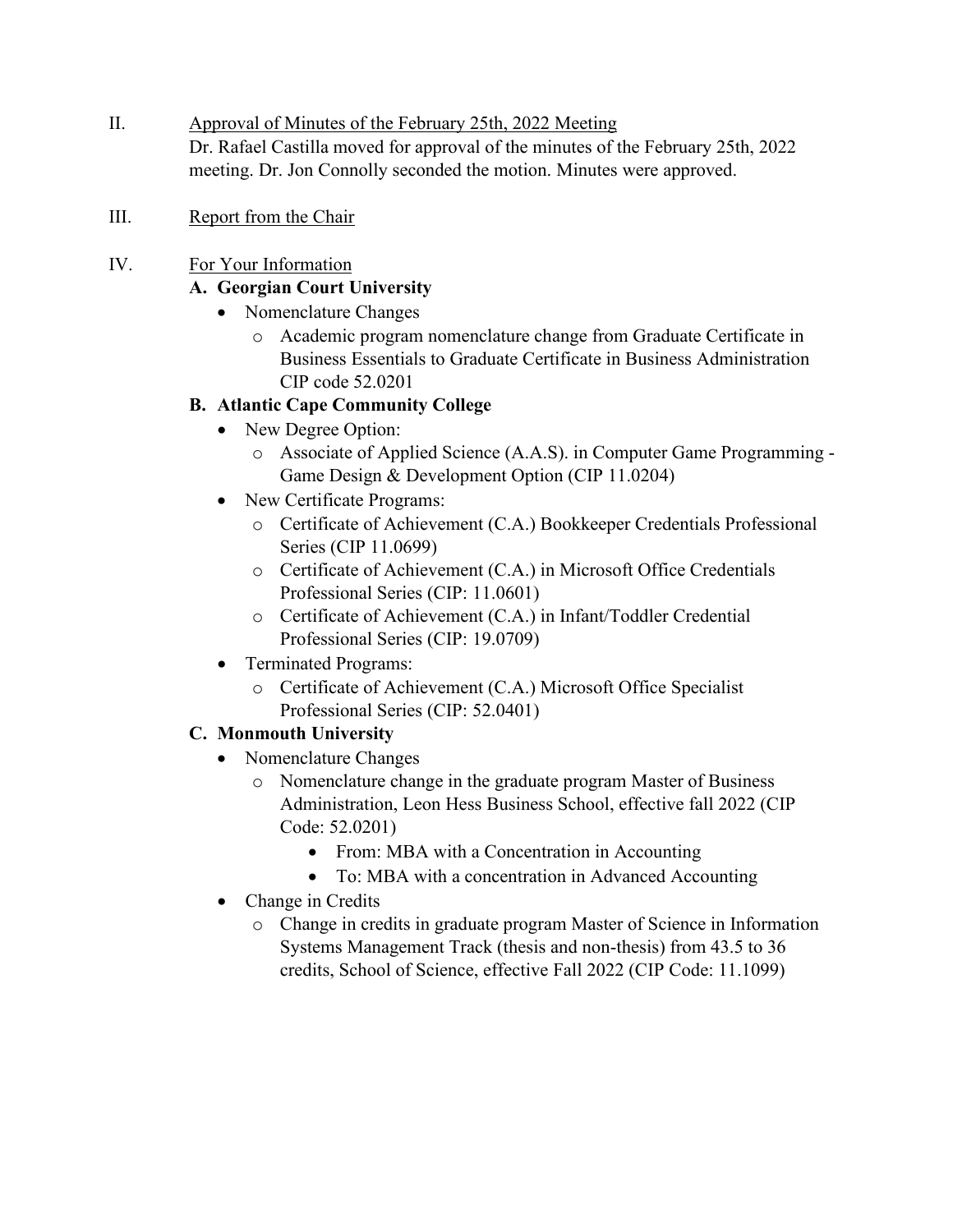# **D. Berkeley College**

- New Program Concentration
	- o Master of Business Administration (M.B.A.) in Management with a Concentration in Law Enforcement Executive Management (CIP Code 52.0201)
- New Undergraduate Certificate Program
	- o Certificate in Diversity, Equity, and Inclusion (CIP Code 30.2301)
- New Graduate Certificate Program
	- o Graduate Certificate in Law Enforcement Executive Management (CIP Code 52.0201)

# **E. Essex County College**

• Deletion of an inactive free elective course and expanded the course choices within Written & Oral Communications, Society & Human Behavior, and Major Requirements to Academic Certificate in Business Career Development, CIP Code 52.0201

# **F. Union County Community College**

- New Program Options
	- o Associate of Science (A.S.) in Biology New Option in Environmental Science-Sustainability (CIP Code: 26.0101)
- Termination of Programs
	- o Termination of Associate of Science (A.S.) in Engineering Option Sustainability Science Option (CIP Code: 14.0101)

## **G. Hudson County Community College**

- New Program Options
	- o Associate of Science (A.S.) in Human Services New Option in Social Justice Advocacy (CIP Code: 30.2301)

## **H. Ocean County College**

- New Program Options
	- o Associate of Science (A.S.) in Social Work New Option in Medical and Behavioral Health (CIP Code 40.0701)

## V. New Business

# A. **AIC Reader Training Session by OSHE Team**

• Dr. Donna Rogalski, who has been administering the AIC Training between March and April 2022, hosted a training session on how to effectively be a reader for new academic degree programs utilizing the 2022 AIC Manual. It has also been recommended by the AIC Committee that going forward everyone should read the program announcements prior to the following AIC meeting as they are shorter and easier to digest. This will allow for everyone to be able to voice their opinions or concerns after the assigned readers provide their feedback. Dr. Rogalski provided and explained three fillable forms that are used for this process which include: